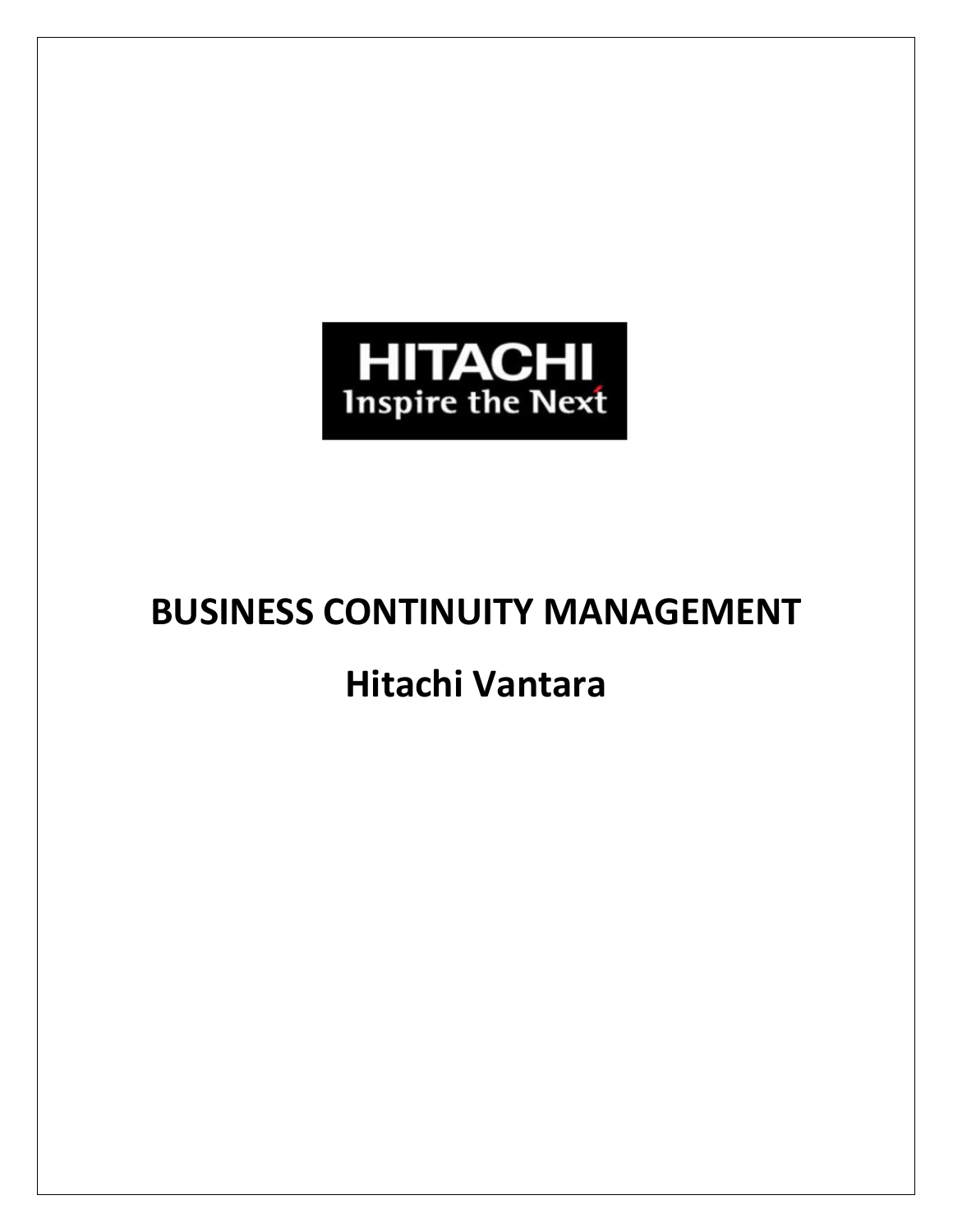## **BUSINESS CONTINUITY MANAGEMENT PROGRAM OVERVIEW**

#### **Background**

Hitachi Vantara has a dedicated Business Continuity Management (BCM) Program as approved by the Executive Committee. The BCM Program is a Global function that oversees development of continuity of all processes. The program encompasses risk assessment and mitigation and hierarchical plans for Crisis Management, Emergency Response, Information Technology Disaster Recovery, and Critical Process Recovery.

The program includes team of qualified professionals including Certified Business Continuity Professional (CBCP) or Certificate of the Business Continuity Institute (CBCI). Hitachi Vantara Business Continuity Management Policy is aligned to ISO 22301:2012 and with the internationally accepted standards for professional practices from The Business Continuity Institute and Disaster Recovery Institute. All industry standard governance is in place.

#### **Business Impact Analysis (BIA)**

A comprehensive globally Business Impact Analysis is conducted annually to serve as a foundation for the Business Continuity and Disaster Recovery Programs. A value chain and the completed report includes ranking of risk impacts (Customer Retention, Reputational, Regulatory Compliance, Financial) for all Hitachi Vantara IT and Business critical Processes. This BIA program information is refreshed and reviewed for approval by the BCM Steering Committee on an annual basis.

#### **Business Process Continuity Plans**

While the global initiative continues development, individual plans to support continuity of operations are in place. These plans were identified for priority development as they are customer-facing and timesensitive processes. Additionally, a Global Pandemic Preparedness Plan is in place.

Hitachi Vantara has deployed ReslienceONE Business Continuity Risk Management software, which is a comprehensive solution. The software is used for various aspects of the BCM program including conducting BIA, maintaining Risk Register and Business Continuity and Crisis / Incident Response plans.

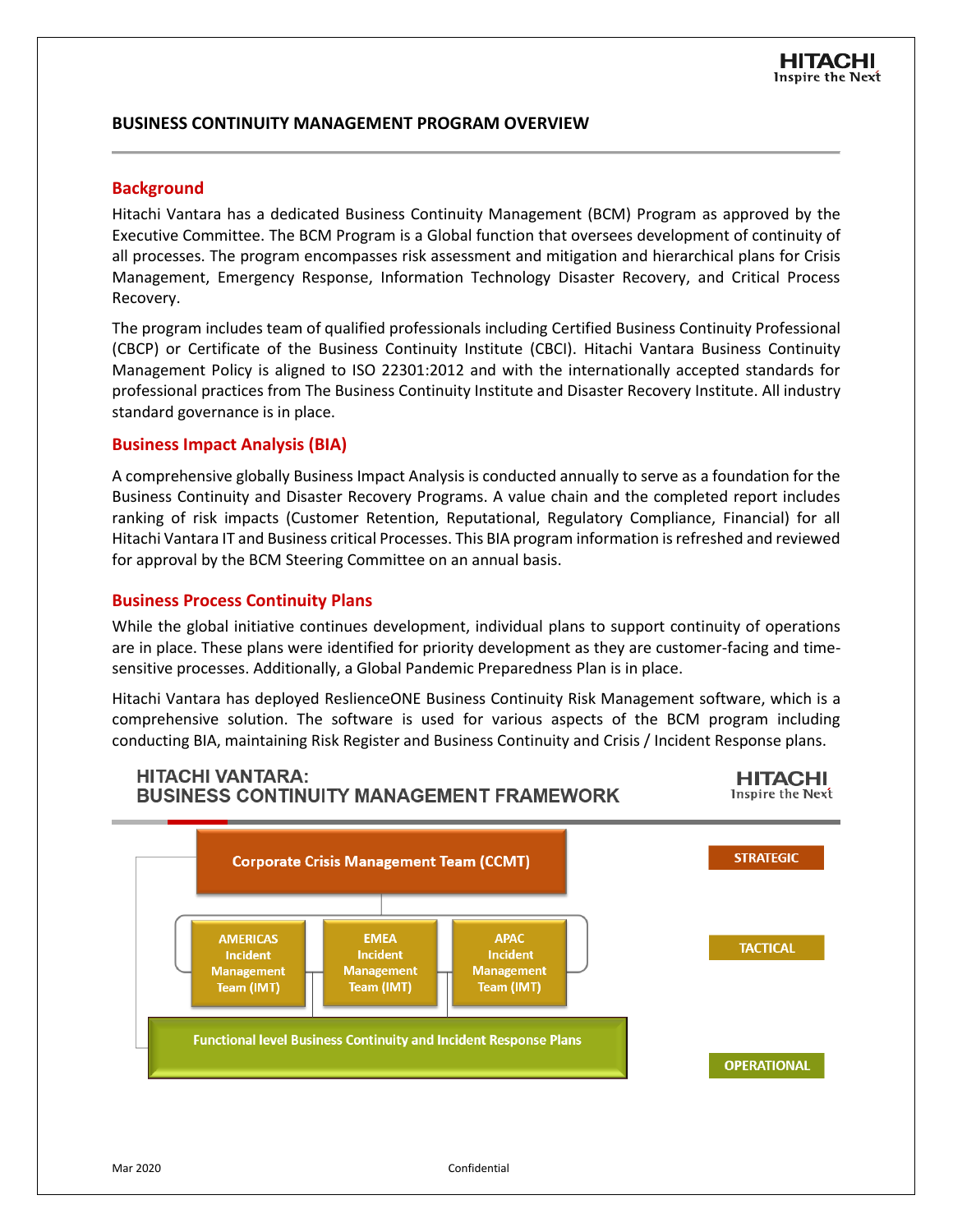## **Commissioned Plans**

Recovery plans for the critical business processes of Supply Chain and Customer Service Operations include a strategy, process mapping, documented tasks and resources for alternative operations, as well as supporting Information Technology capabilities. These plans have been deployed within the last years for actual business interruptions and have successfully continued essential operations.

- Corporate Crisis Management Team Plan
- Regional / GEO Incident Management Team Plans (Americas, APAC, EMEA)
- Global Pandemic Preparedness Response Plan

#### **Plan coverage for Critical Operations includes:**

- Global Services Business Recovery Plan (all locations & Services)
- Primary Data Center Denver, Colorado, USA and back-up in Brookwood, Oregon, USA
- Global Information Security Incident Response Plan
- Information Technology Service Desk
- Crisis Communications Plan
- Human Resources Emergency / Fatality Response
- Deal Operations (EMEA, AMERICAS & APAC)
- Global Supply Chain Process including
	- o International Supply Chain Center Oklahoma, USA
	- o European Distribution Center Zaltbommel, Netherlands
	- o Asia-Pacific Distribution Center Singapore
	- o China Manufacturing Center China
- Operations such as Global Trade Compliance, Global Security Operations Center and selected Financial Processes

## **Other Supporting Plans and Programs**

#### **Information Technology Disaster Recovery (DR) Program**

Hitachi Vantara DR Program includes both primary and alternate data centers. The alternate data center includes a complete buildout of core Infrastructure. All applications have been installed, configured and tested. DR Plans are completed and stored on an industry standard toolkit and are reviewed and updated by plan owners. Operational DR testing for failover capability is conducted annually.

| Tier | <b>Description</b> | <b>Recovery Time Objective</b> | <b>Recovery Point Objective</b> | <b>Impact Areas</b>    |
|------|--------------------|--------------------------------|---------------------------------|------------------------|
| 0    | Critical           | $\leq$ 4 hours                 | $\leq$ 2 hours                  | <b>Customer Facing</b> |
|      | High               | 5-24 hours                     | $>= 24$ hours                   | Company High           |
|      | <b>Medium</b>      | 25-120 hours                   | $>= 24$ hours                   | <b>Company Medium</b>  |
| 4    | Low                | $<$ 240 hours                  | $>= 24$ hours                   | Company Low            |

|  | <b>Table 1: Classification of Applications</b> |  |  |
|--|------------------------------------------------|--|--|
|--|------------------------------------------------|--|--|